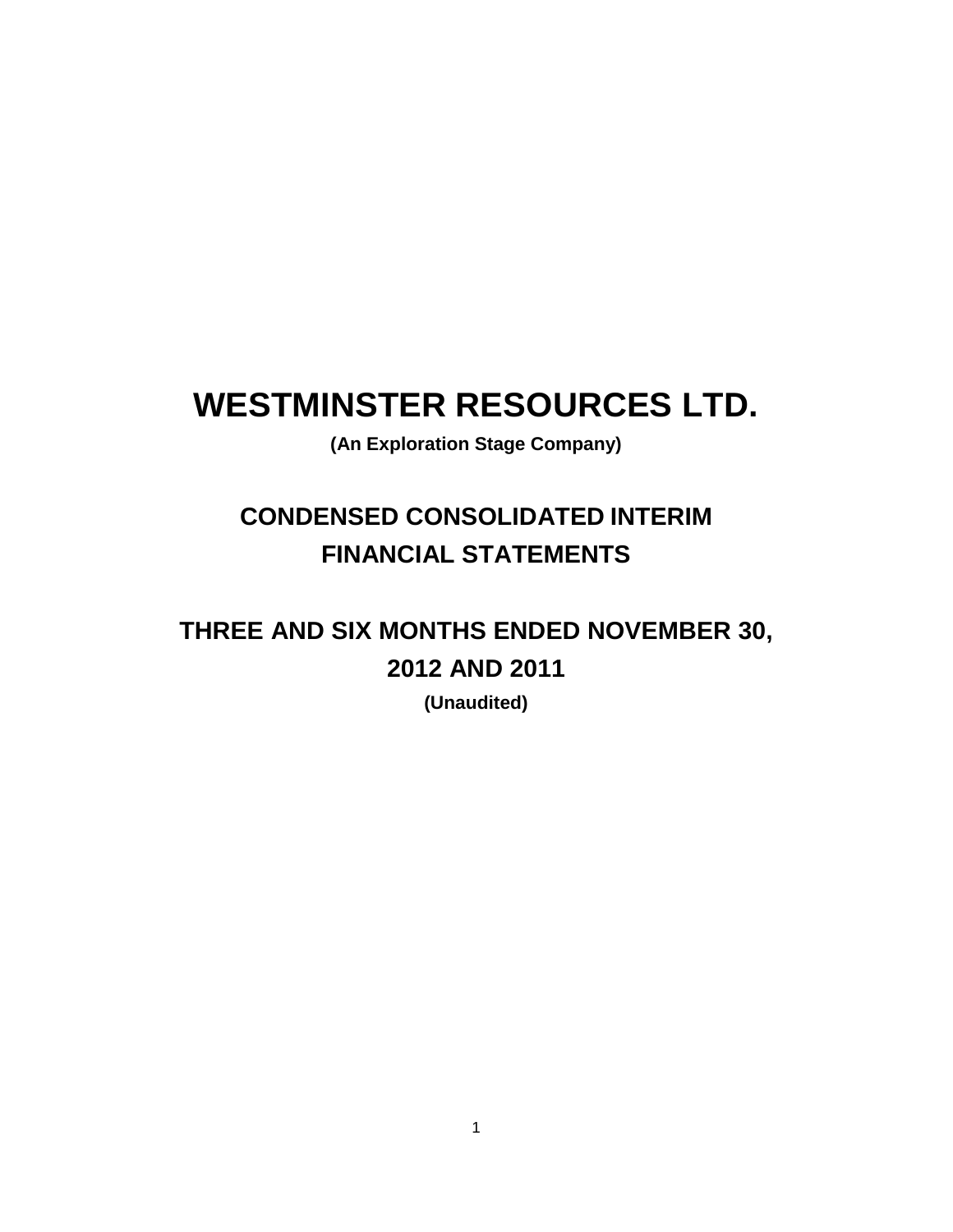### **WESTMINSTER RESOURCES LTD. CONDENSED CONSOLIDATED INTERIM STATEMENTS OF FINANCIAL POSITION (Expressed in Canadian dollars - unaudited)**

|                                          | November 30,<br>2012 | May 31,<br>2012 |
|------------------------------------------|----------------------|-----------------|
|                                          | $-$ \$ -             | $- $ -$         |
| <b>ASSETS</b>                            |                      |                 |
| <b>Current assets</b>                    |                      |                 |
| Cash and cash equivalents                | 664,854              | 562,201         |
| Accounts receivable                      | 387,954              | 340,326         |
| Prepaid                                  | 9,307                | 6,274           |
| Deposits                                 | 38,760               | 36,530          |
|                                          | 1,100,875            | 945,331         |
| <b>Deposits</b>                          | 21,829               | 21,829          |
| <b>Equipment and leaseholds</b>          | 79,095               | 81,315          |
| Mineral property interests (Note 3)      | 2,367,806            | 2,339,614       |
|                                          | 3,569,605            | 3,388,089       |
| <b>LIABILITIES</b>                       |                      |                 |
| <b>Current liabilities</b>               |                      |                 |
| Accounts payable and accrued liabilities | 431,770              | 624,802         |
| <b>SHAREHOLDERS' EQUITY</b>              |                      |                 |
| Share capital (Note 4)                   | 13,488,190           | 12,473,182      |
| Reserves (Note 5)                        | 1,764,131            | 1,661,729       |
| <b>Deficit</b>                           | (12, 114, 486)       | (11, 371, 624)  |
|                                          | 3, 137, 835          | 2,763,287       |
|                                          | 3,569,605            | 3,388,089       |

"*Glen Indra*" Glen Indra Director

"*Glen MacDonald*" Glen MacDonald Director

See Notes to Consolidated Financial Statements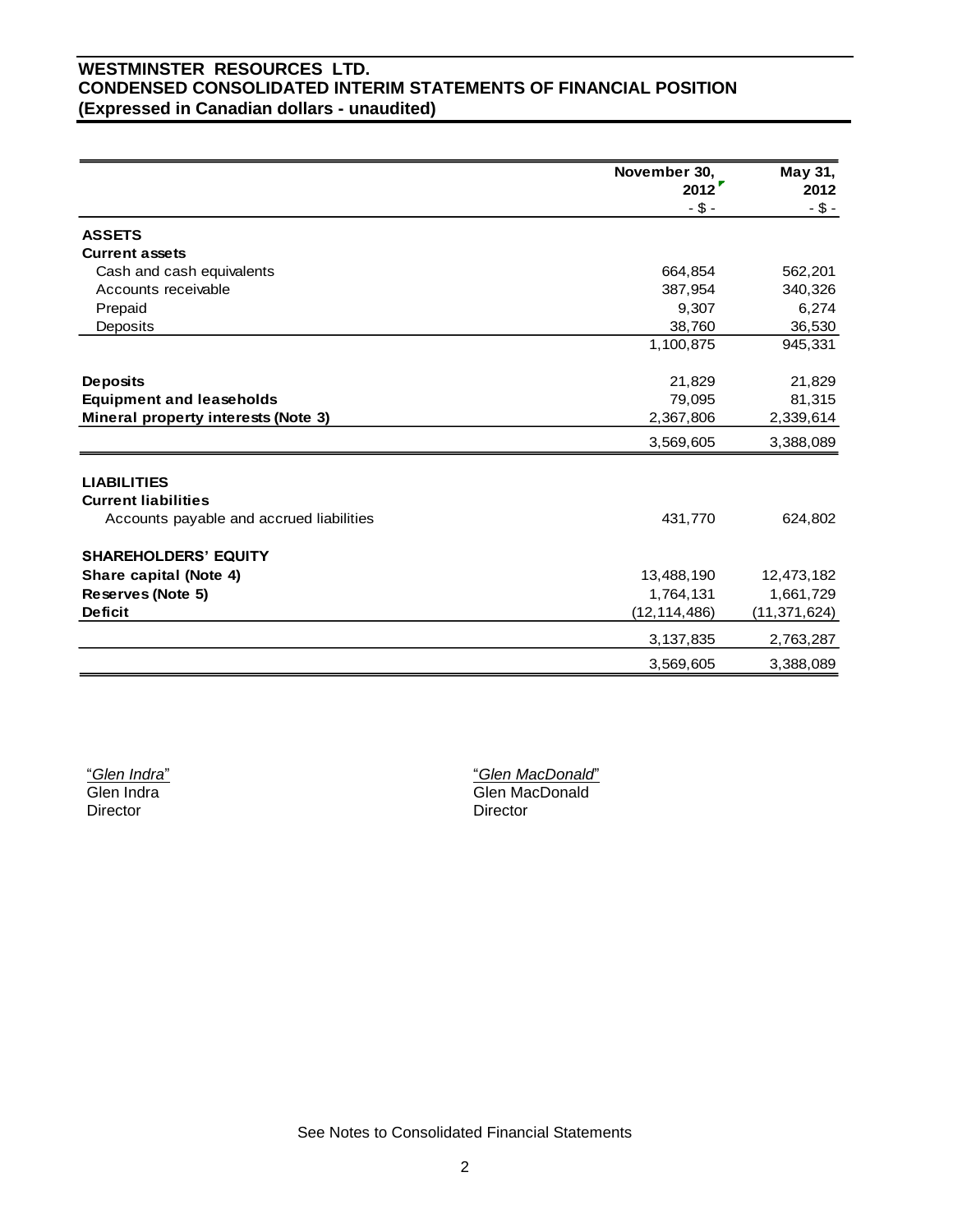## **WESTMINSTER RESOURCES LTD. CONDENSED CONSOLIDATED INTERIM STATEMENTS OF COMPREHENSIVE LOSS (Expressed in Canadian dollars)**

|                                                         |            |          | Three months ended<br>November 30, |            | Six months ended<br>November 30, |
|---------------------------------------------------------|------------|----------|------------------------------------|------------|----------------------------------|
|                                                         | г          | 2012     | 2011                               | 2012       | 2011                             |
|                                                         |            | $-$ \$ - | $-$ \$ -                           | $-$ \$ -   | $-$ \$ -                         |
| <b>Expenses</b>                                         |            |          |                                    |            |                                  |
| Office                                                  |            | 81,911   | 69,174                             | 126,172    | 150,556                          |
| Conferences and investor relations                      |            | 45,900   | 57,836                             | 126,086    | 113,797                          |
| Management fees (Note 6)                                |            | 52,500   | 37,500                             | 105,000    | 82,500                           |
| Share-based payments                                    |            |          | 3,820                              | 102,401    | 7,640                            |
| Accounting and audit fees (Note 6)                      |            | 57,860   | 68,430                             | 96.860     | 89,430                           |
| Travel and entertainment                                |            | 12,437   | 29,003                             | 41,456     | 55,064                           |
| Regulatory and filing fees                              |            | 26,851   | 12,831                             | 34,910     | 23,447                           |
| Consulting fees                                         |            | 10,500   | 9,000                              | 31,198     | 12,000                           |
| Amortization                                            |            | 8,129    | 8,129                              | 16,258     | 16,258                           |
| Legal fees                                              |            | 59       | 430                                | 6.345      | 9,937                            |
| Bank charges and interest                               |            | 356      | 7,620                              | 1,189      | 7,919                            |
| Financing charges                                       |            |          |                                    |            | 20,400                           |
|                                                         |            | 296,503  | 303.774                            | 687,875    | 588,949                          |
| Other items                                             |            |          |                                    |            |                                  |
| Foreign exchange loss (gain)                            |            | 324,664  | (280, 482)                         | 56,711     | (371, 305)                       |
| Interest income                                         |            | (881)    | (179)                              | (1, 725)   | (4, 228)                         |
|                                                         |            |          |                                    |            |                                  |
| Net loss and comprehensive loss for year                |            | 620,286  | 23,114                             | 742,861    | 213,416                          |
| Loss per share - basic and diluted                      |            | 0.01     | 0.00                               | 0.01       | 0.00                             |
| Weighted average number of common shares<br>outstanding | 80,212,466 |          | 50,953,007                         | 78,436,794 | 50,953,007                       |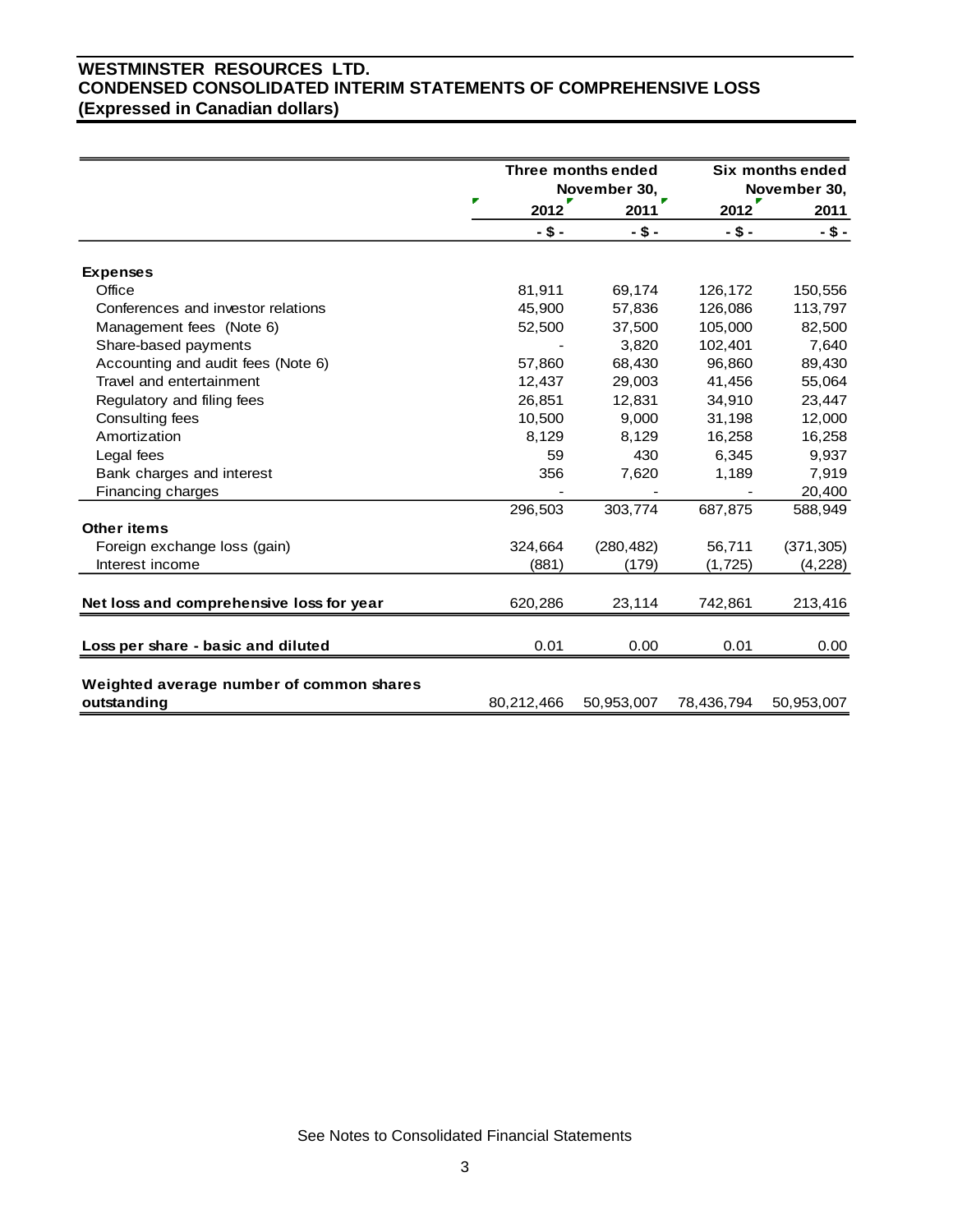## **WESTMINSTER RESOURCES LTD. CONDENSED CONSOLIDATED INTERIM STATEMENTS OF CHANGES IN SHAREHOLDER'S EQUITY (Expressed in Canadian dollars)**

|                                                    | Share capital |               | <b>Reserves</b> |          |                |               |
|----------------------------------------------------|---------------|---------------|-----------------|----------|----------------|---------------|
|                                                    | Share-based   |               |                 |          |                | <b>Total</b>  |
|                                                    | Number of     |               | payments        | Warrants |                | shareholder's |
|                                                    | shares        | <b>Amount</b> | reserve         | reserve  | <b>Deficit</b> | equity        |
|                                                    |               | $-$ \$ -      | $- $ -$         | $-$ \$ - | $-$ \$ -       | -\$-          |
| Balance, May 31, 2011<br>Share issuances for cash, | 58,902,846    | 10,506,468    | 1,019,539       | 610,664  | (6,471,630)    | 5,665,041     |
| net of share issuance costs<br>Share issuances for | 16,370,000    | 1,844,420     |                 |          |                | 1,844,420     |
| repayment of loans payable                         | 1,500,000     | 150,000       |                 |          |                | 150,000       |
| Share-based payments                               |               |               | 3,820           |          |                | 3,820         |
| Agent's warrants issued with                       |               |               |                 |          |                |               |
| financings                                         |               | (27,706)      |                 | 27,706   |                |               |
| Comprehensive loss                                 |               |               |                 |          | (4,899,994)    | (4,899,994)   |
| Balance, May 31, 2012                              | 76,772,846    | 12,473,182    | 1,023,359       | 638,370  | (11, 371, 624) | 2,763,287     |
| Share issuances for agent's                        |               |               |                 |          |                |               |
| warrants exercise                                  | 150,080       | 15,008        |                 |          |                | 15,008        |
| Share issuances for cash,                          |               |               |                 |          |                |               |
| net of share issuance costs                        | 10,000,000    | 1,000,000     |                 |          |                | 1,000,000     |
| Stock options valuation                            |               |               | 102,401         |          |                | 102,401       |
| Comprehensive loss                                 |               |               |                 |          | (742, 861)     | (742,861)     |
| Balance, November 30, 2012                         | 86,922,926    | 13,488,190    | 1,125,760       | 638,370  | (12, 114, 485) | 3,137,835     |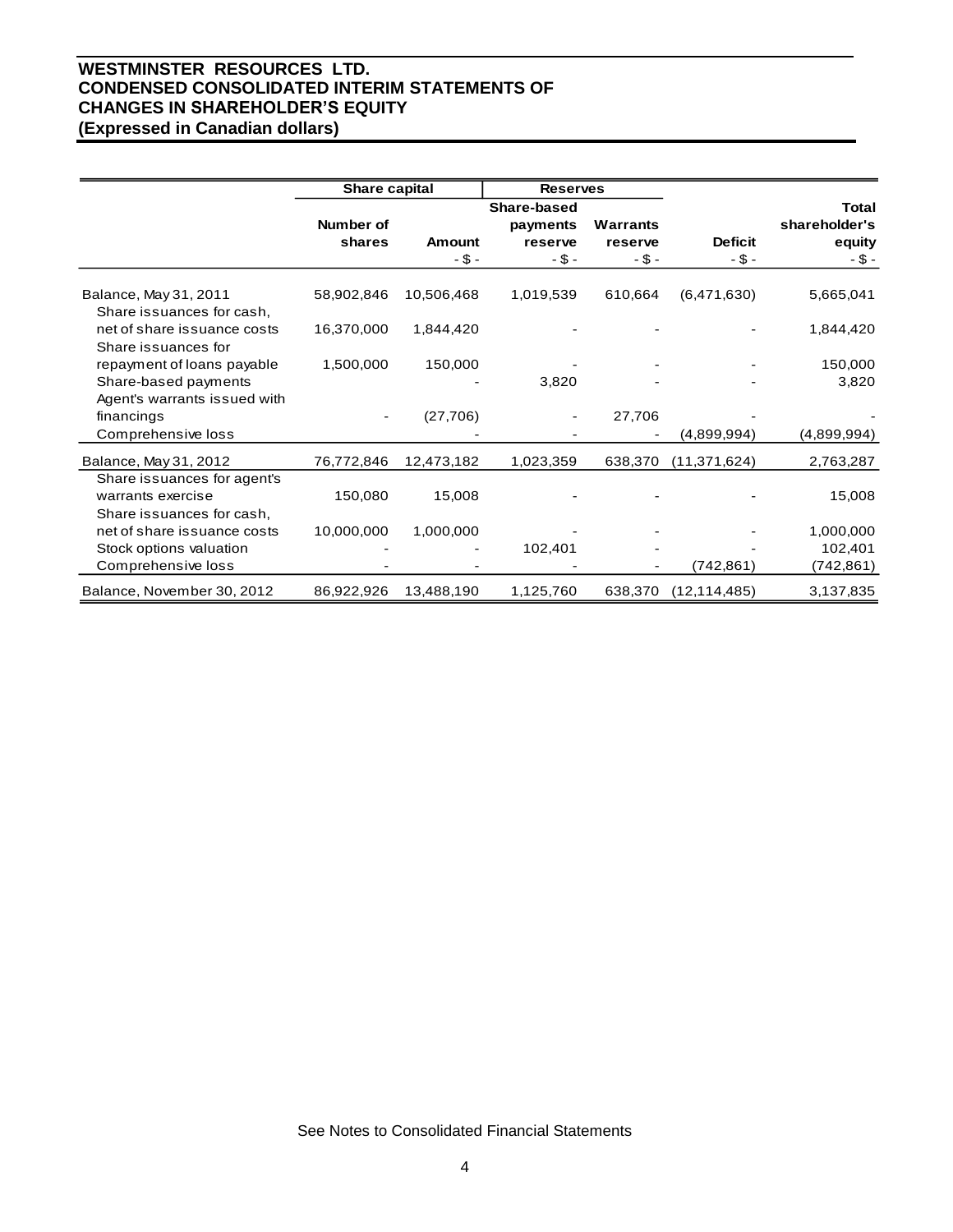## **WESTMINSTER RESOURCES LTD. CONDENSED CONSOLIDATED INTERIM STATEMENTS OF CASH FLOWS (Expressed in Canadian dollars)**

|                                                                     | <b>Six months ended</b> |               |
|---------------------------------------------------------------------|-------------------------|---------------|
|                                                                     |                         | November 30,  |
|                                                                     | 2012                    | 2011          |
|                                                                     | $-$ \$ -                | $- $ -$       |
| Cash flows from operating activities                                |                         |               |
| Net and comprehensive loss                                          | (742, 861)              | (213, 416)    |
| Items not involving cash:                                           |                         |               |
| Share-based payments                                                | 102,402                 | 7,640         |
| Amortization                                                        | 16,258                  | 16,258        |
| Net change in non-cash working capital                              |                         |               |
| Accounts receivable                                                 | (47, 628)               | (3,538)       |
| Prepaid expenses and deposits                                       | (5,263)                 | (359, 511)    |
| Accounts payable and accrued liabilities                            | (193, 033)              | (334, 276)    |
| Cash used in operating activities                                   | (870, 125)              | (886, 843)    |
|                                                                     |                         |               |
| Cash flows from investing activities                                |                         |               |
| Purchase of equipment and leaseholds                                | (14, 038)               |               |
| Investment in and expenditures on exploration and evaluation assets | (28, 192)               | (1, 150, 243) |
| Cash used in investing activities                                   | (42, 230)               | (1, 150, 243) |
|                                                                     |                         |               |
| Cash flows from financing activities                                |                         |               |
| Share capital issued for cash, net of costs                         | 1,015,008               | 1,119,920     |
| Subscriptions received                                              |                         |               |
| Cash provided by financing activities                               | 1,015,008               | 1,119,920     |
|                                                                     |                         |               |
| Decrease in cash and cash equivalents                               | 102,653                 | (917, 166)    |
| Cash and cash equivalents, beginning                                | 562,201                 | 1,265,500     |
| Cash and cash equivalents, ending                                   | 664,854                 | 348,334       |
|                                                                     |                         |               |
| Cash and cash equivalents consists of:                              |                         |               |
| Cash                                                                | 164,854                 | 348,334       |
| Guaranteed investment certificates                                  | 500,000                 |               |
|                                                                     | 664,854                 | 348,334       |
|                                                                     |                         |               |

**Supplemental cash flow information:**

Interest - -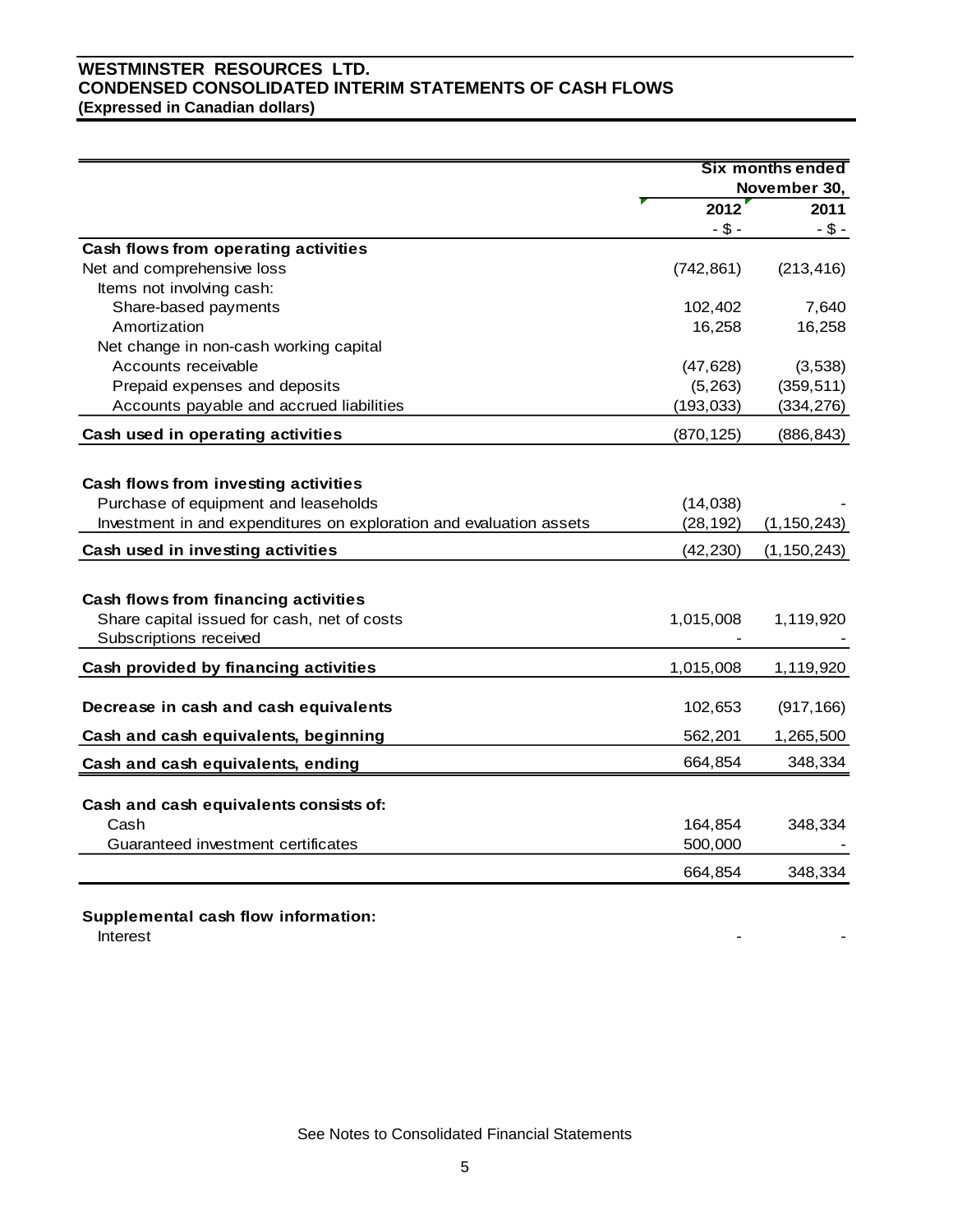#### **1. Nature and Continuance of Operations**

Westminster Resources Ltd. (the "Company") was incorporated under the Business Corporations Act of British Columbia on December 1, 2005. The Company is involved in the acquisition, exploration and development of mineral properties.

The head office, registered address and records office of the Company are located at Suite 488-625 Howe Street, Vancouver BC, Canada V6C 2T6.

These consolidated financial statements have been prepared on a going concern basis, which presumes the realization of assets and discharge of liabilities in the normal course of business for the foreseeable future.

#### **2. Basis of Preparation**

a) Statement of Compliance

The Company is following the same accounting policies and methods of computation in these condensed consolidated interim financial statements as it did in the audited consolidated financial statements for the year ended May 31, 2012.

These condensed consolidated interim financial statements have been prepared in accordance with International Financial Reporting Standards ("IFRS") as issued by the International Accounting Standards Board ("IASB") applicable to the preparation of interim financial statements, including IAS 34, Interim Financial Reporting. These condensed consolidated interim financial statements should be read in conjunction with the audited consolidated financial statements for the year ended May 31, 2012, which have been prepared in accordance with IFRS as issued by the IASB.

These condensed consolidated interim financial statements were authorized for issue by the Board of Directors on January 29, 2013.

b) Basis of Consolidation

These consolidated financial statements include the accounts of the Company and its wholly-owned integrated subsidiaries, Minera Westminster, S.A. de C.V. ("Minera Westminster") and Servicios Westminster, S.A. de C.V. ("Servicios Westminster"). All significant inter-company balances and transactions have been eliminated upon consolidation.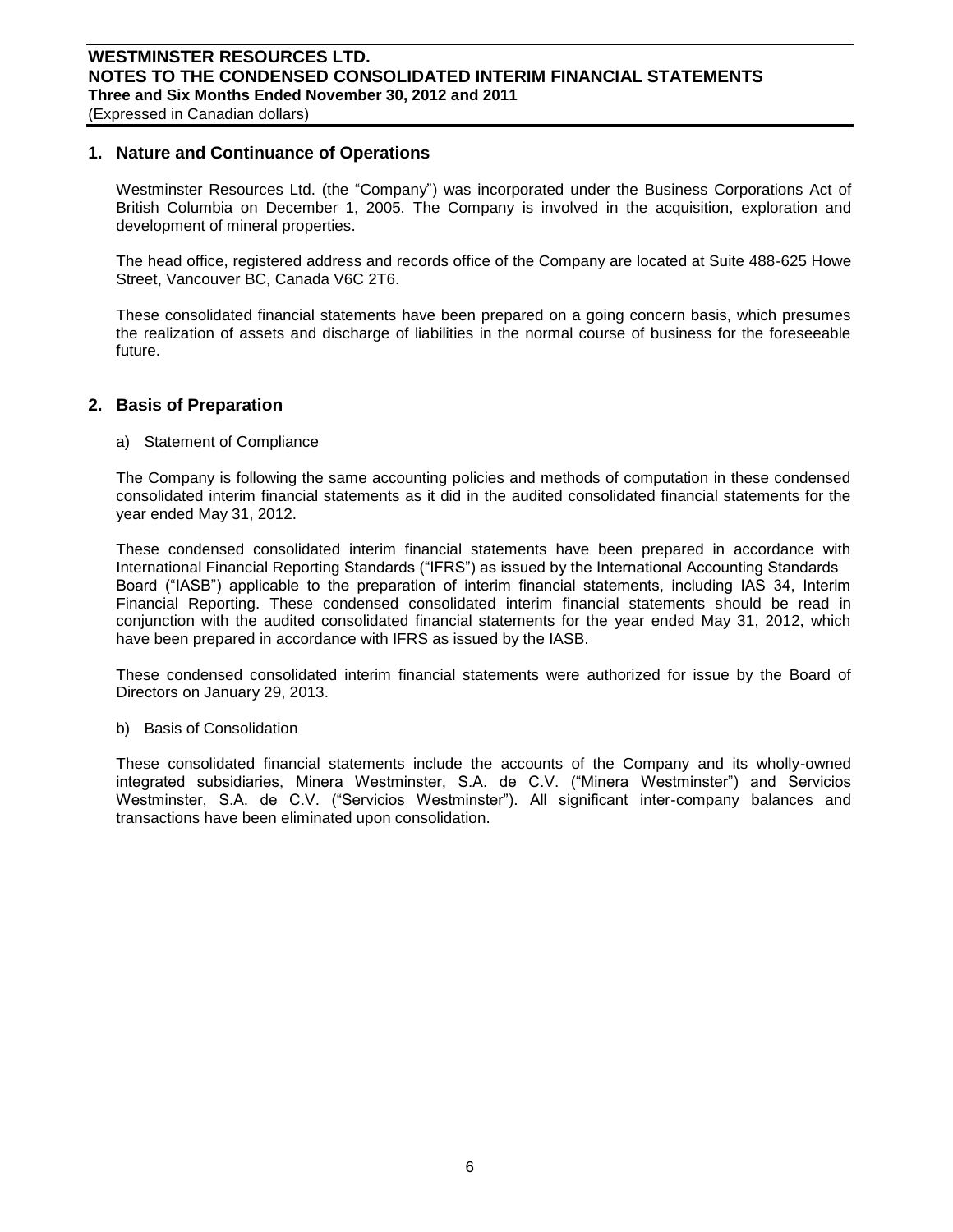## **WESTMINSTER RESOURCES LTD. NOTES TO THE CONDENSED CONSOLIDATED INTERIM FINANCIAL STATEMENTS Three and Six Months Ended November 30, 2012 and 2011**

(Expressed in Canadian dollars)

#### **3. Exploration and Evaluation Assets**

At November 30, 2012 and May 31, 2012 and 2011, the Company's interests in exploration and evaluation assets are located in Sonora, Mexico. Cumulative expenditures incurred are as follows:

| May 31,<br><b>Addition</b><br>(write-<br>November 30,<br>May 31,<br>2011 (write-downs)<br>2012<br>downs)<br>2012<br>-\$-<br>-\$-<br>-\$-<br>-\$-<br>-\$-<br>Navojoa Project, Sonora, Mexico:<br>(5,000)<br>600,504<br>494,849<br>110,655<br>605,504<br>Acquisition costs<br><b>Exploration expenditures</b> |
|-------------------------------------------------------------------------------------------------------------------------------------------------------------------------------------------------------------------------------------------------------------------------------------------------------------|
|                                                                                                                                                                                                                                                                                                             |
|                                                                                                                                                                                                                                                                                                             |
|                                                                                                                                                                                                                                                                                                             |
|                                                                                                                                                                                                                                                                                                             |
|                                                                                                                                                                                                                                                                                                             |
|                                                                                                                                                                                                                                                                                                             |
| 5,331<br>358<br>68,905<br>Assays and reports<br>63,216<br>68,547                                                                                                                                                                                                                                            |
| 154,411<br>154,411<br>154,411<br>Consulting and engineering                                                                                                                                                                                                                                                 |
| Drilling<br>160,985<br>160,985<br>160,985                                                                                                                                                                                                                                                                   |
| 34,830<br>734,537<br>699,707<br>734,537<br>Field expenses                                                                                                                                                                                                                                                   |
| 22,082<br>22,082<br>22,082<br>Geology and geophysics                                                                                                                                                                                                                                                        |
| 12,263<br>12,263<br>Travel<br>12,263                                                                                                                                                                                                                                                                        |
| Write-down<br>(1, 140, 000)<br>(1, 140, 000)<br>(1, 140, 000)                                                                                                                                                                                                                                               |
| 1,607,513<br>(989, 183)<br>618,330<br>(4, 642)<br>613,688                                                                                                                                                                                                                                                   |
| El Cobre Project, Sonora, Mexico:                                                                                                                                                                                                                                                                           |
| 151,731<br>151,731<br>Acquisition costs<br>151,731                                                                                                                                                                                                                                                          |
| <b>Exploration expenditures</b>                                                                                                                                                                                                                                                                             |
| 412,684<br>Property maintenance<br>255,517<br>157,167<br>412,684                                                                                                                                                                                                                                            |
| 99,825<br>245,556<br>Assays and reports<br>145,731<br>245,556                                                                                                                                                                                                                                               |
| 230,197<br>219,307<br>449,504<br>449,504<br>Consulting and engineering                                                                                                                                                                                                                                      |
| <b>Drilling</b><br>406,666<br>852,554<br>852,554<br>445,888                                                                                                                                                                                                                                                 |
| 153,692<br>1,406,210<br>1,406,210<br>Field expenses<br>1,252,518                                                                                                                                                                                                                                            |
| Geology and geophysics<br>274,740<br>41,180<br>315,920<br>315,920                                                                                                                                                                                                                                           |
| Travel<br>80,037<br>46,812<br>126,849<br>126,849                                                                                                                                                                                                                                                            |
| Write-down<br>(2,400,000)<br>(2,400,000)<br>(2,400,000)<br>$\qquad \qquad \blacksquare$                                                                                                                                                                                                                     |
| 2,836,359<br>(1, 275, 350)<br>1,561,009<br>1,561,009                                                                                                                                                                                                                                                        |
| <b>Cumbral Project, Sonora, Mexico:</b>                                                                                                                                                                                                                                                                     |
| <b>Exploration expenditures</b>                                                                                                                                                                                                                                                                             |
| 100,000<br>100,000<br>100,000<br>Property maintenance                                                                                                                                                                                                                                                       |
| 67,127<br>113,271<br>180,398<br>67,127<br>Assays and reports                                                                                                                                                                                                                                                |
| 200,896<br>120,954<br>120,954<br>79,942<br>Consulting and engineering                                                                                                                                                                                                                                       |
| <b>Drilling</b><br>329,114<br>329,114                                                                                                                                                                                                                                                                       |
| 189,769<br>189,769<br>395,117<br>584,887<br>Field expenses                                                                                                                                                                                                                                                  |
| 152,386<br>152,386<br>191,280<br>343,666<br>Geology and geophysics                                                                                                                                                                                                                                          |
| 30,038<br>Travel<br>30,038<br>24,110<br>54,147                                                                                                                                                                                                                                                              |
| Recovery of exploration costs                                                                                                                                                                                                                                                                               |
| (funds received from                                                                                                                                                                                                                                                                                        |
| (1,600,000)<br>(500,000)<br>(500,000)<br>(1,100,000)<br>Capstone)                                                                                                                                                                                                                                           |
| 160,274<br>160,274<br>32,834<br>193,108                                                                                                                                                                                                                                                                     |
| (2, 104, 258)<br>2,339,614<br>28,192<br>2,367,806<br>4,443,872                                                                                                                                                                                                                                              |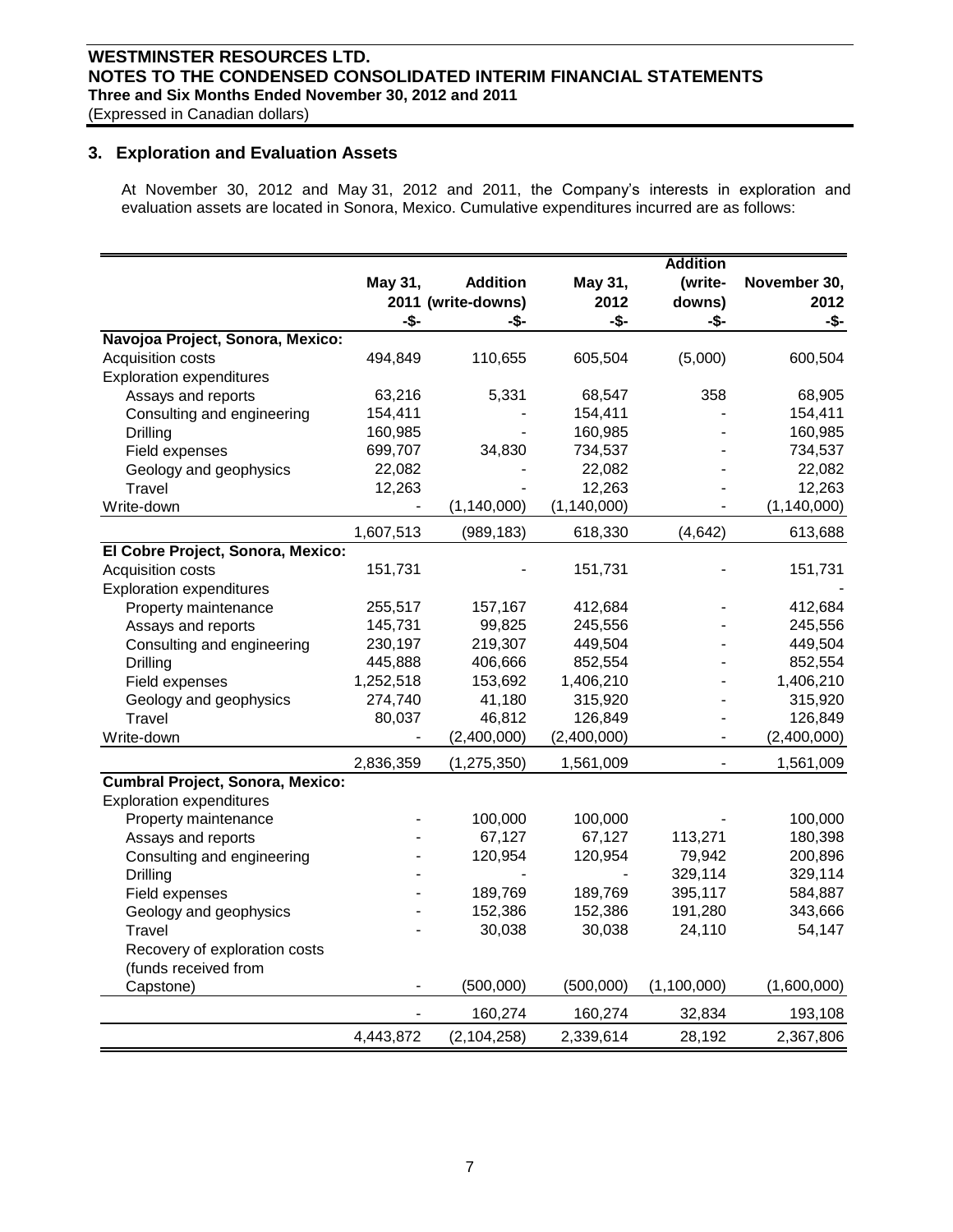#### **4. Share Capital**

- a) Authorized Unlimited number of common shares without par value
- b) Issued:
	- (i) On November 19, 2012, the Company issued 56,640 common shares for the exercise of 56,640 warrants at \$0.10 per share for the proceeds of \$5,664.
	- (ii) On October 31, 2012 the Company completed a non-brokered private placement with Capstone Mining Corp. of 10,000,000 common shares at \$0.10 per share to net the Company \$1,000,000. The shares issued pursuant to the private placement will be legended with a hold period to expire on March 4, 2013.
	- (iii) On August 21, 2012, the Company issued 93,440 common shares for the exercise of 93,440 warrants at \$0.10 per share for the proceeds of \$9,344.
	- (iv) During the year ended May 31, 2012, the Company issued 1,500,000 common shares at \$0.10 per share and made cash payments of \$343,000 to repay loans payable of \$493,000.
	- (v) On April 13, 2012, the Company completed a non-brokered private placement by issuing 5,830,000 common shares at \$0.15 per share for gross proceeds of \$874,500.
	- (vi) On April 13, 2012, the Company completed a non-brokered private placement by issuing 5,830,000 common shares at \$0.15 per share for gross proceeds of \$874,500.
	- (vii) On November 17, 2011, the Company completed a non-brokered private placement by issuing 10,540,000 common shares at \$0.10 per share for gross proceeds of \$1,054,000. Finders' fees totaling \$84,080 were paid and 469,600 agent warrants with a fair value of \$27,706 were issued by the Company. Each agent warrant entitles the holder to acquire one common share at \$0.10 until November 17, 2012.

#### **5. Reserves**

a) Stock Options

The Company has a stock option plan in place that allows for the reservation of common shares issuable under the Plan to a maximum of 10% of the number of issued and outstanding common shares of the Company at any given time. The exercise price of any stock option granted under the plan may not be less than the closing price of the Company's shares on the last business day immediately preceding the date of grant.

Details of the status of the Company's stock options and changes during the periods then ended are as follows:

|                                    | Number of Options | <b>Weighted Average</b><br><b>Exercise Price</b> |
|------------------------------------|-------------------|--------------------------------------------------|
| Outstanding, May 31, 2011 and 2012 | 4,720,000         | \$0.30                                           |
| Granted                            | 2,440,000         | \$0.15                                           |
| Cancelled                          | (1,840,000)       | \$0.33                                           |
| Outstanding, November 30, 2012     | 5,320,000         | \$0.22                                           |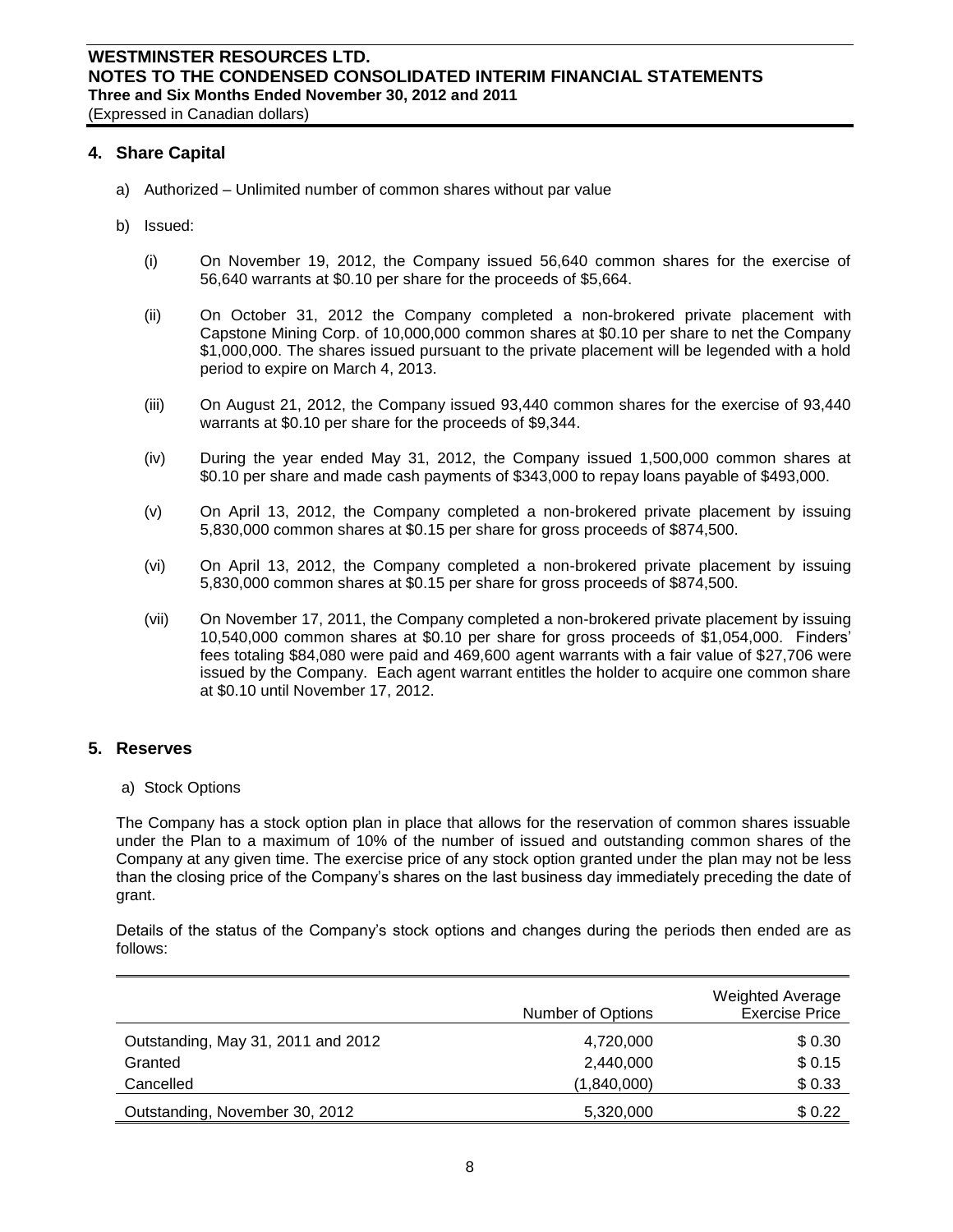#### **5. Reserves** (continued)

a) Stock Options (continued)

On June 8, 2012, the Company granted 2,440,000 share purchase options with an exercise price of \$0.15 per share to directors, consultants and employees of the Company, with the options vesting on the grant date. The options will expire on June 8, 2017.

Stock options outstanding are as follows:

|                                                      |                   | November 30, 2012      |                        | May 31, 2012           |                        |
|------------------------------------------------------|-------------------|------------------------|------------------------|------------------------|------------------------|
| <b>Expiry Date</b>                                   | Exercise<br>Price | Options<br>Outstanding | Options<br>Exercisable | Options<br>Outstanding | Options<br>Exercisable |
| 12-Oct-12                                            | \$0.25            |                        |                        | 1,090,000              | 1,090,000              |
| 08-Apr-13                                            | \$0.40            |                        |                        | 200,000                | 200,000                |
| 14-May-14                                            | \$0.35            | 1,020,000              | 1,020,000              | 1,120,000              | 1,120,000              |
| 20-Sep-15                                            | \$0.25            | 1,510,000              | 1,510,000              | 1,560,000              | 1,560,000              |
| 18-Nov-15                                            | \$0.40            | 350,000                | 350,000                | 350,000                | 350,000                |
| $01$ -Feb-16                                         | \$0.50            |                        |                        | 400,000                | 400,000                |
| 08-Jun-17                                            | \$0.15            | 2,440,000              | 2,440,000              |                        |                        |
| Outstanding, end of<br>year                          |                   | 5,320,000              | 5,320,000              | 4,720,000              | 4,720,000              |
| Weighted average<br>remaining<br>contractual life of |                   |                        |                        | 3.22                   |                        |
| options                                              |                   | 3.77 years             |                        |                        | vears                  |

b) Share-based Payments

During the six months ended November 30, 2012, the Company granted 2,440,000 stock options (2011 - Nil). The fair value of stock options granted in the period was \$102,401 (2011 - \$Nil).

The Company recognized \$Nil (2011 - \$3,820) in share-based payments from vesting of prior year stock options.

The fair value of stock options granted was estimated at the grant date using the Black-Scholes option pricing model, with the following weighted average assumptions for the six months ended November 30:

|                                        | 2012     | 2011       |
|----------------------------------------|----------|------------|
| Weighted-average grant date fair value | \$0.04   | \$0.28     |
| Expected annual volatility             | 66,00%   | 56.66%     |
| Risk-free interest rate                | 0.89%    | 1.29%      |
| Expected life                          | 5 years  | 3.78 years |
| Expected dividend yield                | 0.00%    | $0.00\%$   |
| Forfeiture rate                        | $0.00\%$ | $0.00\%$   |

Expected volatility was determined based on the historical movements in the closing price of the Company's stock for a length of time equal to the expected life of each option.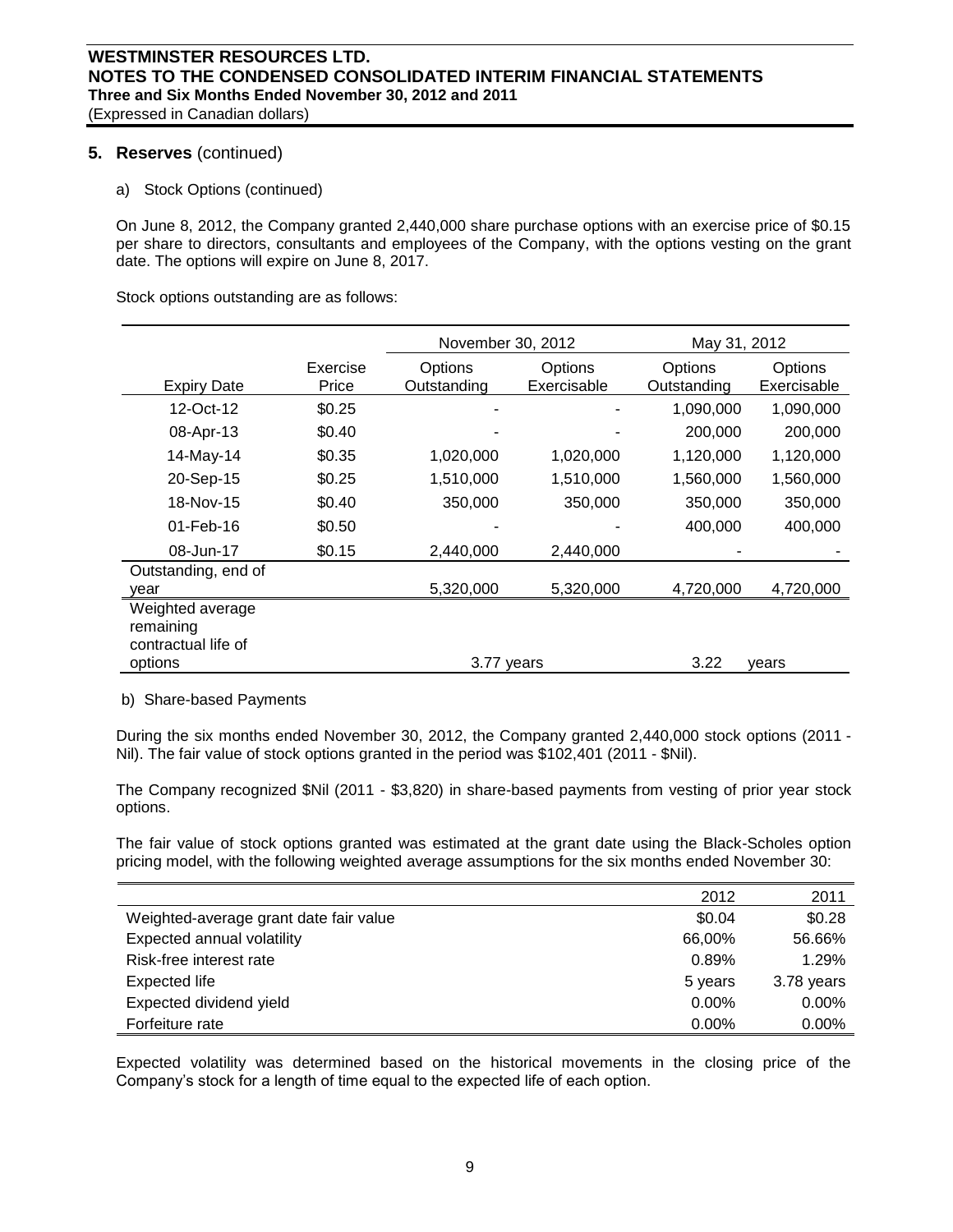#### **5. Reserves** (continued)

#### c) Warrants

Details of the status of the warrants outstanding are as follows:

|                    |           |          | November 30, 2012 |            |          | May 31, 2012  |
|--------------------|-----------|----------|-------------------|------------|----------|---------------|
| <b>Expiry Date</b> |           |          | Weighted          |            |          | Weighted      |
|                    | Number of | Exercise | Average Years     | Number of  | Exercise | Average Years |
|                    | Warrants  | Price    | to Expire         | Warrants   | Price    | to Expire     |
| 29-Jun-12          |           | ٠        | ٠                 | 10.311.103 | \$0.35   | 0.08          |
| 09-Nov-12          |           | ۰        | ٠                 | 2,578,199  | \$0.45   | 0.44          |
| 17-Nov-12          |           | ٠        | ۰                 | 469,600    | \$0.10   | 0.47          |
| 18-Nov-12          |           | ٠        | ۰                 | 6,803,200  | \$0.45   | 0.47          |
| $03$ -Dec-12       | 757,243   | \$0.47   | 0.01              | 757,243    | \$0.47   | 0.51          |
| 14-Dec-12          | 2,525,280 | \$0.56   | 0.04              | 2,525,280  | \$0.56   | 0.54          |
|                    |           |          |                   |            |          |               |
|                    | 3,282,523 | \$0.54   | 0.03              | 23.444.625 | \$0.41   | 0.30          |

Continuity of the warrants outstanding is as follows:

|                                | Number of Warrants | <b>Weighted Average</b><br><b>Exercise Price</b> |
|--------------------------------|--------------------|--------------------------------------------------|
| Outstanding, May 31, 2011      | 26,342,525         | \$0.40                                           |
| Issued                         | 469,600            | \$0.10                                           |
| <b>Expired</b>                 | (3,367,500)        | \$0.25                                           |
| Outstanding, May 31, 2012      | 23,444,625         | \$0.41                                           |
| Exercised                      | (150,080)          | \$0.10                                           |
| <b>Expired</b>                 | (20, 012, 022)     | \$0.39                                           |
| Outstanding, November 30, 2012 | 3,282,523          | \$0.54                                           |

#### **6. Related Party Transactions**

During the six months ended November 30, 2012, the Company entered into the following transactions with related parties, directors and key management personnel. Key management personnel are individuals responsible for planning, directing and controlling the activities of the Company and include certain directors and officers.

Compensation to key management personnel and directors include:

|                                                                  | 2012   | 2011   |
|------------------------------------------------------------------|--------|--------|
|                                                                  | -\$-   | -\$-   |
| Management fees paid to a company controlled by a director       | 60,000 | 45,000 |
| Consulting fees (included in accounting fees) paid to an officer | 9.000  | 3,000  |
|                                                                  | 69,000 | 48,000 |